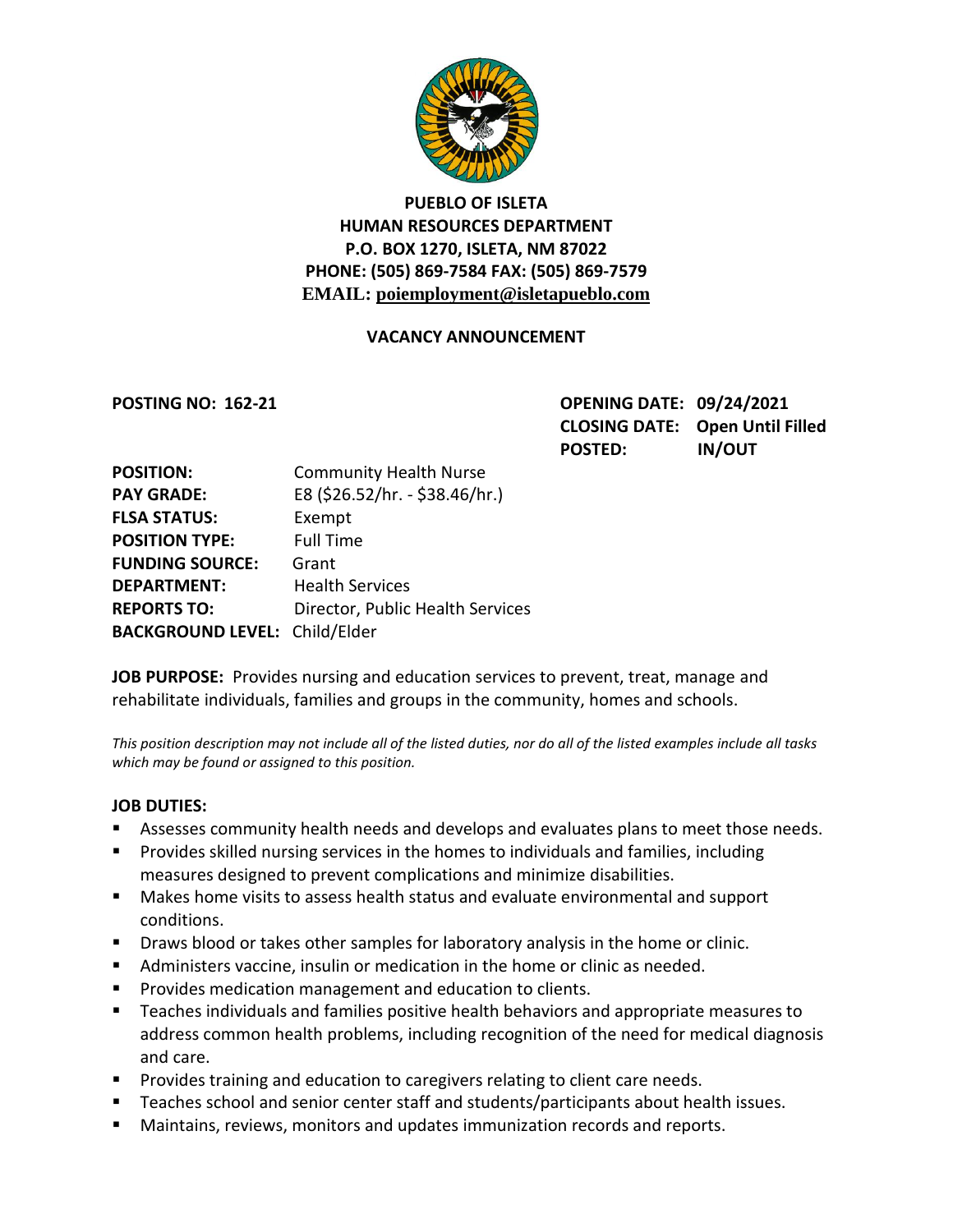- Performs case management duties including: hospital discharge follow-ups, assistance in obtaining medical equipment, and eligibility for financial or additional resources.
- **Participates in community health initiatives and activities, including immunization clinics.**
- **Participates in accreditation and other quality review and improvement activities; performs** safety evaluations as needed.
- Maintains records of activities and prepares reports as necessary.
- Keeps patient records and registries updated and accurate; prints, files and faxes as needed.
- Advocates for patient needs as appropriate.
- **Provides prenatal and postpartum visits.**
- **Provides wound care and dressing changes.**
- **Provides guidance to ancillary personnel; performs clinic nurse duties as needed and may** perform limited school nurse duties.
- **Inspects and maintains vehicle and medical equipment.**
- Attends staff meetings as required.
- Maintains confidential information.
- **Performs other duties as assigned.**

### **SUPERVISION RESPONSIBILITIES:** N/A

## **MINIMUM QUALIFICATIONS/REQUIREMENTS:**

- Bachelor's Degree in Nursing.
- **New Mexico Licensed Registered Nurse.**
- **Three years' work experience in a health clinic or community program.**
- **EXP** CPR and Basic Life Support (BLS) Certifications.
- **Must be able to pass a TB screening.**
- **Must provide written copy of immunization record prior to employment.**
- Valid New Mexico driver's license with ability to meet Pueblo of Isleta liability insurance requirements and maintain eligibility for insurance.
- **Must pass background check for position.**
- **Must be able to comply with the Pueblo of Isleta Drug Free Workplace policies.**

# **KNOWLEDGE, SKILL AND ABILITY REQUIREMENTS:**

- Knowledge of applicable federal, state, county and local laws, regulations, and requirements.
- Knowledge of community health assessment, including tools and techniques.
- Knowledge of immunization schedules, laboratory values and pharmaceuticals.
- Knowledge of current principles, methods and procedures for the delivery of nursing procedures and quality of care.
- Knowledge of patient care charts and patient histories.
- Knowledge of current and emerging trends in technologies, techniques, issues, and approaches in area of expertise.
- **K** Knowledge of community health resources and agencies.
- Knowledge of Resource Patient Management System (RPMS) software preferred.
- Knowledge of OSHA guidelines for blood borne pathogens.
- **Knowledge of commonly used drugs and pharmacology terminology.**
- Skill in operating various word-processing and database software programs.